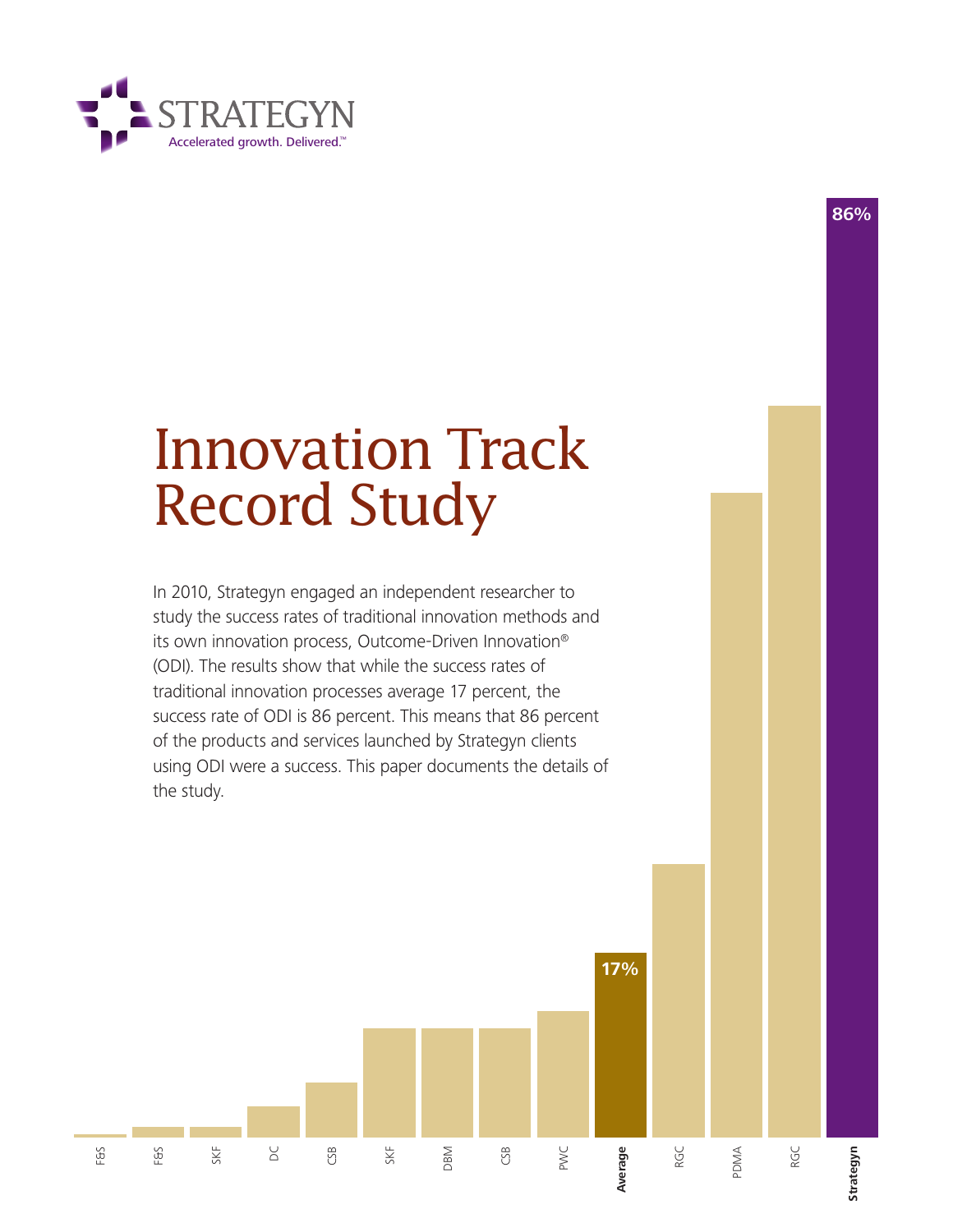## **Goal of the Study**

In May 2010, Strategyn engaged an independent researcher to:

- 1. Research and determine traditional innovation process success rates.
- 2. Research and calculate the success rate of its Outcome-Driven Innovation® process.

The goal of the study was to determine how ODI's success rate compares with that of traditional innovation methods.

## **Traditional Success Rates**

In order to accurately determine the success rate for traditional innovation processes, the researcher consulted success rate reports from 12 different sources, including the Harvard Business Review, the consulting firm Frost & Sullivan, the professional services firm PricewaterhouseCoopers, the Product Development Management Association (PDMA), the Corporate Strategy Board and others.

Frost & Sullivan reports (i) that only one in 300 new products significantly impacts a company's growth and (ii) that only 1% of new products recoup their product development costs. The Corporate Strategy Board reports that over the past four decades, of the 172 companies that spent time in the Fortune 50, only 5% sustained a growth rate greater than the growth rate of the gross domestic product. PricewaterhouseCoopers reports that only 11% of all venture investments get to any capital liquidity. R.G. Cooper reports that new products succeed 25% of the time, and the PDMA claims that new products succeed 59% of the time. The 12 sources studied along with embedded links and the innovation success rates they cited are summarized in Table 1.0.

These 12 sources collectively make a strong point: that generating growth using traditional innovation methods is exceptionally hard in any market at any stage. If the success rates are averaged for all 12 sources, the result is 17%, and if the low and high outliers are removed, the average success rate is only 8.5%. From this it can be conservatively concluded that traditional innovation methods succeed between 10 to 20 percent of the time.

## **Table 1.0: Traditional Innovation Success Rates**

| <b>Source</b>                                                                                                                                                                      | Rate |
|------------------------------------------------------------------------------------------------------------------------------------------------------------------------------------|------|
| Frost & Sullivan, "Growth Process Toolkit:<br>New Product Development," 2008.                                                                                                      | 0.3% |
| Frost & Sullivan, "Growth Process Toolkit:<br>New Product Development," 2008.                                                                                                      | 1%   |
| Andrew Campbell and Robert Park, "Stop Kissing<br>Frogs," Harvard Business Review, July-August 2004.                                                                               | 1%   |
| Dr. John Sviokla, "The Calculus of Commerce,"<br>DiamondCluster International, Inc. 2004.                                                                                          | 3%   |
| Corporate Strategy Board, "Stall Points," 1998.<br>Cited in Clayton Christensen and Michael Raynor,<br>"The Innovator's Solution," page 5, Harvard Business<br>School Press, 2003. | 5%   |
| Andrew Campbell and Robert Park, "Stop Kissing<br>Frogs," Harvard Business Review, July-August 2004.                                                                               | 10%  |
| Kevin J. Clancy and Randy L. Stone, "Don't Blame the<br>Metrics," Harvard Business Review, June 2005.                                                                              | 10%  |
| Corporate Strategy Board, "Overcoming Stall<br>Points," 2006.                                                                                                                      | 10%  |
| PricewaterhouseCoopers, "Shaking the Money-<br>Tree," slide 33, U.S. Venture Liquidity 2001-2007,<br>Q3 2008.                                                                      | 11%  |
| Average                                                                                                                                                                            | 17%  |
| Dr. Robert G. Cooper, "Doing it Right," Product<br>Development Institute Inc., 2006.                                                                                               | 25%  |
| Abbie Griffin, "Drivers of New Product Success,"<br>Product Development & Management<br>Association, 1997.                                                                         | 59%  |
| Dr. Robert G. Cooper, "Doing it Right," Product<br>Development Institute Inc., 2006.                                                                                               | 67%  |
| Strategyn                                                                                                                                                                          | 86%  |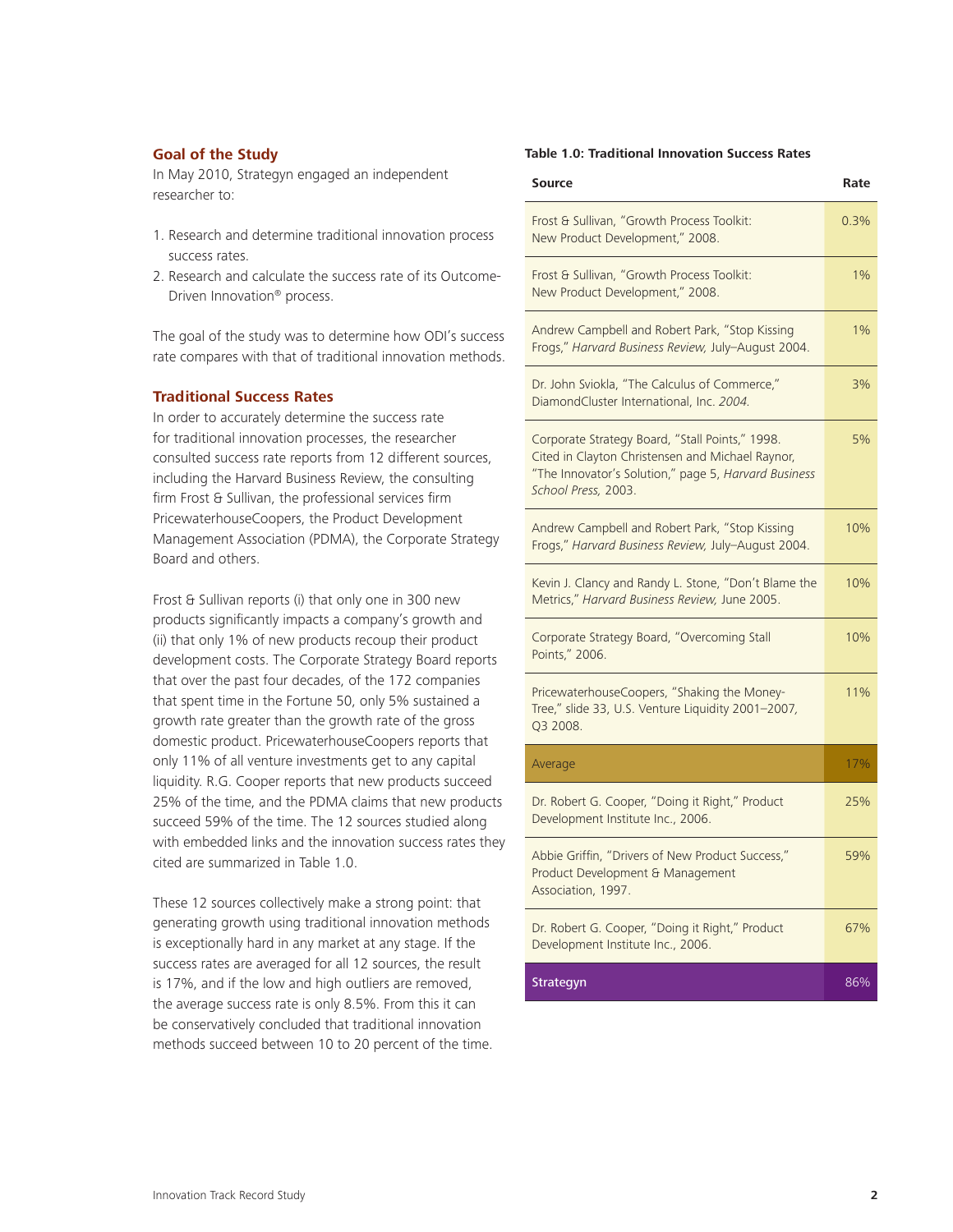## **ODI Success Rate**

In order to study the success rate of Strategyn's ODI methodology, the researcher conducted interviews with representatives of 43 companies that had used ODI to launch a product or service or to engage in an operational or marketing innovation initiative. No incentives were offered to those who participated, and to encourage candor, anonymity was assured.

#### **Questions Asked in the Study**

The questions in the study were designed to develop a broad understanding of how ODI was used, how the results were measured, and whether the company felt the initiative was a success. They fell into four categories:

- 1. Background information including name, title and work experience with Strategyn, number of ODI projects completed and dates of completion.
- 2. Product launch information including the number of products or services launched, whether they were considered a success by the company and what metrics were used to measure success.
- 3. ODI impact information including whether ODI had a significant influence on the success of the product or service or the definition of the platform, the feature set, or the business model.
- 4. ODI process information including whether the company considered the ODI process itself a success and what, if any, behavior changes were prompted by going through the process.

## **Success Metrics**

Strategyn's clients were asked to judge the success of the ODI initiative they undertook based on their choice of one of four success metrics: revenue, market share, customer satisfaction, or return on investment. The company representative was re-contacted to confirm agreement with the categorizations (i.e., successful or unsuccessful, the success metrics used, etc).

## **Results: The ODI Success Rate**

Of 21 projects that made use of the ODI methodology and resulted in product launches, 18 were rated successes by the sponsoring company—an 86% success rate. Five of these product launches received industry awards. Strategyn has case studies on eight launched products and services, available on its website (http://www.strategyn. com/successes/).

The 21 launches were categorized as follows: new product (10), new service (1), product enhancement (4), service enhancement (4), and operational enhancement (2).

For the three product launches that were considered unsuccessful, the sponsoring companies indicated that they did a poor job of executing the commercialization of the product.

An additional 28 products or services derived from the ODI process are currently in development in the companies that were interviewed and are pending launch.

## **Table 2.0: ODI Study in Brief**

| Strategyn clients interviewed               | 43 |
|---------------------------------------------|----|
| ODI-based products entered into development | 49 |
| Pending launch                              | 28 |
| Launched                                    | 21 |
| Declared a success after launch             | 18 |
| <b>Success Rate</b>                         |    |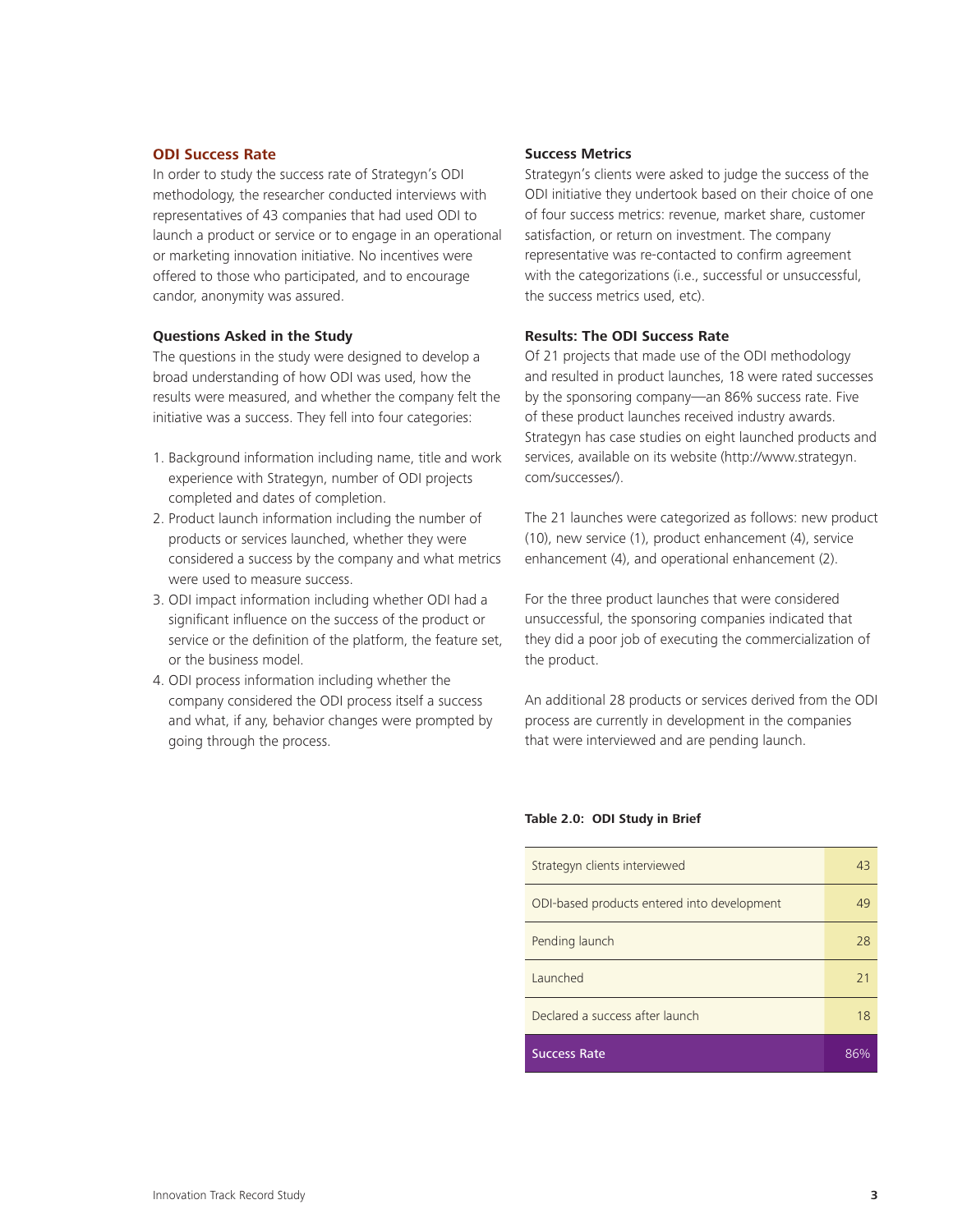# **ODI Track Record Details**

| Company             | <b>Industry</b>           | What was launched       | <b>Success Criteria</b> | Case<br><b>Study</b>       | Award                      | <b>Success</b> |
|---------------------|---------------------------|-------------------------|-------------------------|----------------------------|----------------------------|----------------|
| Company A           | Medical devices           | New product             | Revenue                 | $\checkmark$               |                            | V              |
| Company B           | Hardware                  | New product             | Market share            | $\boldsymbol{\mathcal{U}}$ | $\boldsymbol{\mathcal{U}}$ | $\checkmark$   |
| Company C           | Software                  | New product             | Revenue                 |                            |                            |                |
| Company D           | <b>Financial services</b> | New product             | Customer satisfaction   |                            |                            | V              |
| Company E           | Industrial                | New product             | Revenue                 |                            |                            | V              |
| Company F           | Medical devices           | New product             | Revenue                 | $\boldsymbol{\nu}$         |                            | V              |
| Company F           | <b>Medical devices</b>    | New product             | Customer satisfaction   | V                          | $\boldsymbol{\nu}$         | V              |
| Company G           | Software                  | New product             | Revenue                 | $\mathbf{v}$               | $\checkmark$               | V              |
| Company H           | Consumer electronics      | New product             | Revenue                 | $\checkmark$               |                            |                |
| Company I           | Hardware                  | New product             | Market share            |                            | $\checkmark$               | V              |
| Company J           | Manufacturing             | New service             | Customer satisfaction   |                            |                            | V              |
| Company F           | Medical devices           | Product enhancement     | Revenue                 |                            |                            | V              |
| Company F           | Medical devices           | Product enhancement     | Revenue                 |                            |                            |                |
| Company K           | Software                  | Product enhancement     | Revenue                 | $\checkmark$               |                            | V              |
| Company K           | Software                  | Product enhancement     | Revenue                 |                            |                            | ✓              |
| Company L           | Medical services          | Service enhancement     | Customer satisfaction   | ✓                          | $\boldsymbol{\nu}$         | V              |
| Company M           | <b>Business services</b>  | Service enhancement     | Customer satisfaction   |                            |                            | V              |
| Company N           | <b>Financial services</b> | Service enhancement     | Customer satisfaction   |                            |                            | ✓              |
| Company O           | <b>Emergency services</b> | Service enhancement     | Revenue                 |                            |                            | ✓              |
| Company P           | Aviation                  | Operational enhancement | <b>ROI</b>              |                            |                            | $\checkmark$   |
| Company P           | Aviation                  | Operational enhancement | <b>ROI</b>              |                            |                            | $\checkmark$   |
| <b>Subtotals</b>    |                           |                         |                         | 8                          | 5                          | 18             |
| <b>Total</b>        |                           |                         |                         |                            |                            | 21             |
| <b>Success Rate</b> |                           |                         |                         |                            |                            | 86%            |